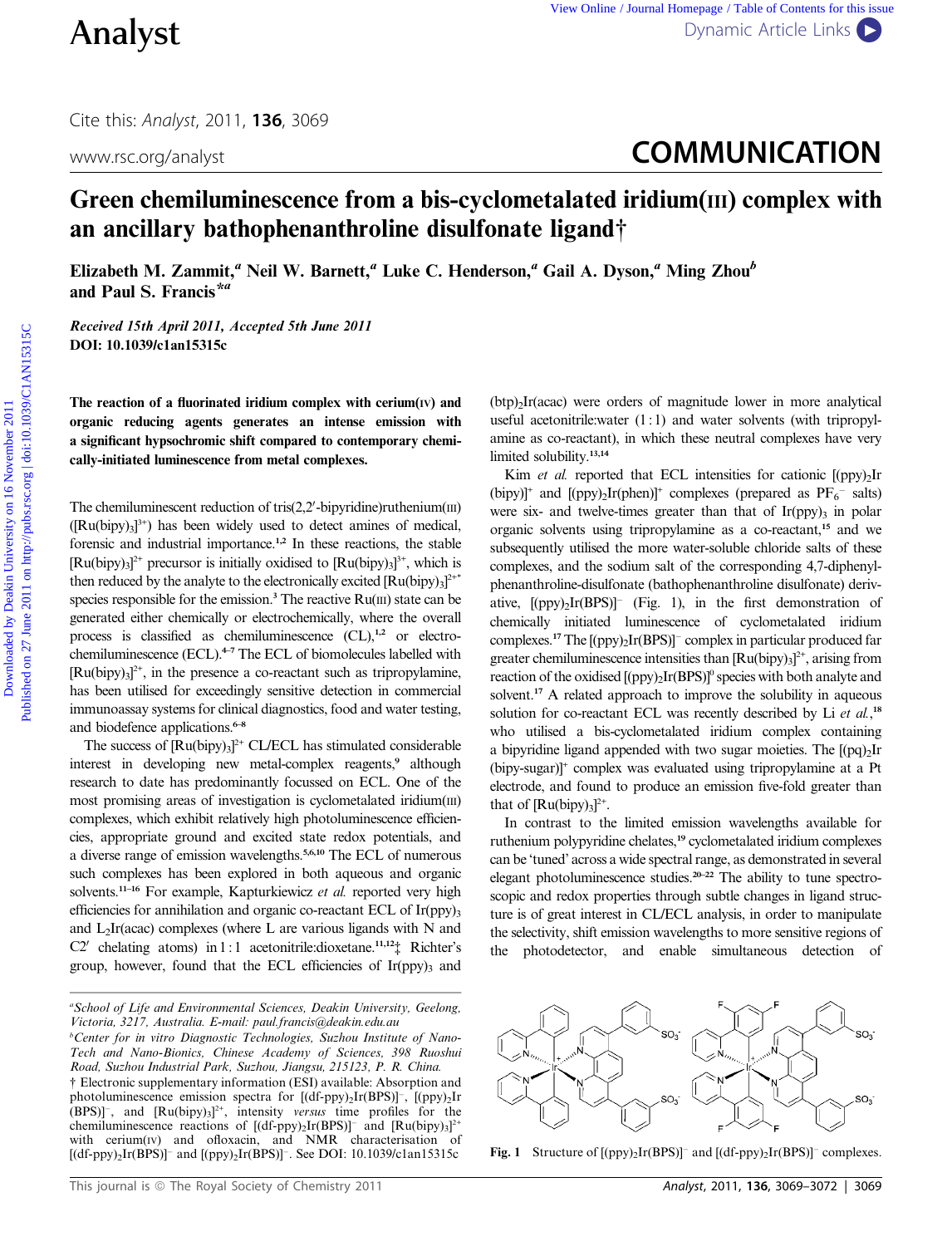complementary chemiluminophores, for internal standardisation or multi-analyte detection.13,14,19

Although the archetypal tris-cyclometalated iridium complex Ir(ppy)<sub>3</sub> exhibits green luminescence ( $\lambda_{\text{max}} = 517$  nm, uncorrected) in acetonitrile at room temperature,<sup>13</sup> substitution of one phenylpyridine for bipyridine or other diimine ligand results in a significant bathochromic shift,<sup>17,18,23,24</sup> and thus complexes such as  $[(\text{ppy})_2\text{Ir(bipy)}]^+$  and  $[(\text{ppy})_2\text{Ir(BPS)}]^-\text{ emit orange light in}$ a similar region to that of  $[Ru(bipy)_3]^2$ <sup>+</sup>. In contrast, the incorporation of electron-withdrawing substituents such as fluorine on the cyclometalating ring causes a hypsochromic shift, by stabilising the HOMO level.<sup>10,21,22,25</sup> We have therefore adopted this strategy to prepare an iridium-based chemiluminescence reagent, [(df-ppy)<sub>2</sub>Ir(BPS)]<sup>-</sup> (Fig. 1), with much shorter emission wavelengths than the conventional  $\left[\text{Ru(bipy)}_3\right]^{2+}$  complex. $\S$ 

The presence of the fluorine groups on  $[(df-ppy)_2Ir(BPS)]^-$  lowered the solubility of the complex in aqueous solution, and therefore the reagents were prepared in 1:1 acetonitrile:water. The UV-vis absorption spectra of  $[(df\text{-}ppy)_2\text{Ir(BPS)}]^-$ ,  $[(ppy)_2\text{Ir(BPS)}]^-$ , and  $[\text{Ru}$  $(bipy)_{3}]^{2+}$  in this solvent mixture are included in the ESI (Fig. S1).† The spectra were similar to those of the analogous complexes without sulfonate substituents,  $[(df-ppy)_2Ir(dpp)]^+$  and  $[(ppy)_2Ir(dpp)]^+$ , dissolved in acetonitrile,<sup>26</sup> for which the strong bands below 300 nm were attributed to intra-ligand  $\pi-\pi^*$  transitions and the weaker, poorly defined bands above 300 nm were ascribed to metal-to-ligand charge transfer transitions. The photoluminescence of  $[(\text{ppy})_2]$ Ir  $(BPS)$ ]<sup>-</sup> in 1 : 1 acetonitrile:water was similar to that of  $[Ru(bipy)_{3}]^{2+}$ , but the emission from  $[(df\text{-}ppy)_2\text{Ir(BPS)}]$  was hypsochromically shifted (Table 1 and Fig. S1 in ESI†). The photoluminescence quantum yields of  $[(\text{ppy})_2\text{Ir(BPS)}]^-$  and  $[(\text{df-ppy})_2\text{Ir(BPS)}]^-$  were 3.4and 2.5-fold that of  $[Ru(bipy)_3]^{2+}$ . complementary shored<br>animalis density of the methods and animalisation or **(2)**<br>
Although the archerynal tris-cyclometatined reidum complex<br>
1r(pp)), ealiblished or lone diministering ( $\frac{1}{2}$ ) and thus complexes and<br>
a

Visual inspection of the reaction of  $[(df-ppy)_2Ir(BPS)]^-$  with  $c$ erium $(v)$  and a pharmaceutical (ofloxacin) when the reactants were continuously merged within a serpentine flow-cell<sup>27</sup> revealed a striking green emission (Fig. 2). $\parallel$  Subsequent investigations were performed using flow-injection analysis (FIA), where the reagent was injected into a carrier stream containing an analyte, which merged with the oxidant solution, before entering a coiled-tubing detection cell.\*\*

Using a reagent concentration  $(1 \times 10^{-3} \text{ M})$  within the range previously utilised for  $\text{[Ru(bipy)_3]}^{2+}$   $(1 \times 10^{-4} \text{ M}$  to  $2.5 \times 10^{-3}$ M28–34), greater chemiluminescence signals were obtained using at least one of the two iridium complexes for each analyte (Table 2). However, the 'blank' responses (resulting from reaction of the

|                                         | $\lambda_{\rm Abs}$ (nm) <sup>a</sup> | $\lambda_{\text{PL}}$ (nm) <sup>a</sup> |       | $\lambda_{CL}$ (nm) <sup>b</sup> |       |
|-----------------------------------------|---------------------------------------|-----------------------------------------|-------|----------------------------------|-------|
| Complex                                 |                                       | uncorr.                                 | corr. | uncorr.                          | corr. |
| $\left[\text{Ru(bipy)}_{3}\right]^{2+}$ | 286, 451                              | 611                                     | 623   | 609                              | 622   |
| $[(ppy)_2Ir(BPS)]^-$                    | 280                                   | 598                                     | 621   | 604                              | 628   |
| $[(df-ppy)_2Ir(BPS)]^-$                 | 278                                   | 530                                     | 545   | 529                              | 547   |

<sup>a</sup> Absorption and photoluminescence emission spectra obtained using 10  $\mu$ M complex in 1:1 acetonitrile:water. <sup>b</sup> Chemiluminescence spectra obtained by continuously merging a solution of reagent (0.5 mM) and analyte (5  $\mu$ M) with a solution of cerium(IV) (1 mM in 0.05 M H<sub>2</sub>SO<sub>4</sub>) within a coiled reaction flow-cell mounted against the emission window of a fluorescence spectrophotometer.



Fig. 2 Chemiluminescence from the reactions of (a)  $[(\text{ppy})_2\text{Ir(BPS)}]$ and (b)  $[(df-ppy)_2Ir(BPS)]^-$ , with cerium(IV) and ofloxacin within a dualinlet serpentine flow-cell. Photographs taken using a Nikon D700 digital camera, with 42 s and 30 s exposure time, respectively.

oxidised complexes with the solvent<sup>33</sup>) were also larger, resulting in inferior signal/blank ratios. Interestingly, at lower reagent concentrations, this discrepancy was much smaller (Table 3), and in the case of furosemide, the signal/blank ratio using  $[(df-ppy)_2Ir(BPS)]^-$  was superior to that obtained using  $[Ru(bipy)_3]^{2+}$ .

The competing reactions of the reagent with target analyte and solvent were further explored by monitoring the chemiluminescence under stopped-flow conditions.\*\* At a reagent concentration of  $1 \times$  $10^{-3}$  M, emission intensities for the reactions of  $1 \times 10^{-5}$  M ofloxacin with  $\text{[Ru(bipy)_3]}^{2+}$  and  $\text{[(df-ppy)_2Ir(BPS)]}^{-}$  (and  $1 \times 10^{-3}$  M cerium (IV)) peaked at 6.9 s and 2.2 s from the initiation of the reaction, and similar maxima were observed for the corresponding blank signals (see ESI, Fig. S2a and S2b).† Lowering the reagent concentration to  $1 \times 10^{-5}$  M (and the analyte to  $1 \times 10^{-6}$  M) had little effect on the shape of the profiles for  $\left[\text{Ru(bipy)}_{3}\right]^{2+}$  (other than a large decrease in overall intensity). In the case of  $[(df-ppy)_2Ir(BPS)]^-$ , the profile for the analyte signal was similar to that obtained at higher reagent conditions, but the blank reponse contained a small initial sharp peak and a relativly slow rise and decay over the next 80 s (Fig. S2c and S2d).† It should be borne in mind that the light detected in an FIA system (such as those reported in Tables 2 and 3) is only a portion of the entire emisssion profile, dependant on the kinetics of the lightproducing pathway, the solution flow rates, and the volume and geometry of the detection flow-cell. As the flow rates were optimised for the greatest signal/blank ratios, the improved relationship at low reagent concentrations can in part be explained by the relative rates of reaction.

Calibrations for furosemide and ofloxacin using FIA with  $0.01$  mM [(df-ppy)<sub>2</sub>Ir(BPS)]<sup>-</sup> gave limits of detection that were an order of magnitude superior to those obtained with the same Table 1 Spectroscopic data concentration of  $\text{[Ru(bipy)]}^{2+}$  (Table 4), although in the case of

Table 2 Chemiluminescence signal (V) and signal/blank ratio (shown in parentheses) for the reaction of 1 mM reagent with 1 mM  $Ce(IV)$  and  $10 \mu M$  analyte

| Analyte                                       | $\left[\text{Ru(bipy)}_{3}\right]^{2+}$ |                                  | [(ppy) <sub>2</sub> Ir]<br>$(BPS)$ ] <sup>-1</sup> |                                  | $[(df - ppy)2Ir$<br>$(BPS)$ ] <sup>-1</sup> |                                |
|-----------------------------------------------|-----------------------------------------|----------------------------------|----------------------------------------------------|----------------------------------|---------------------------------------------|--------------------------------|
| Oxalate<br>codeine<br>furosemide<br>ofloxacin | 16<br>14<br>4<br>85                     | (319)<br>(205)<br>(75)<br>(1695) | 75<br>19<br>21<br>37                               | (4.8)<br>(1.3)<br>(1.5)<br>(2.6) | 13<br>120<br>304                            | (3.5)<br>(2.1)<br>(35)<br>(88) |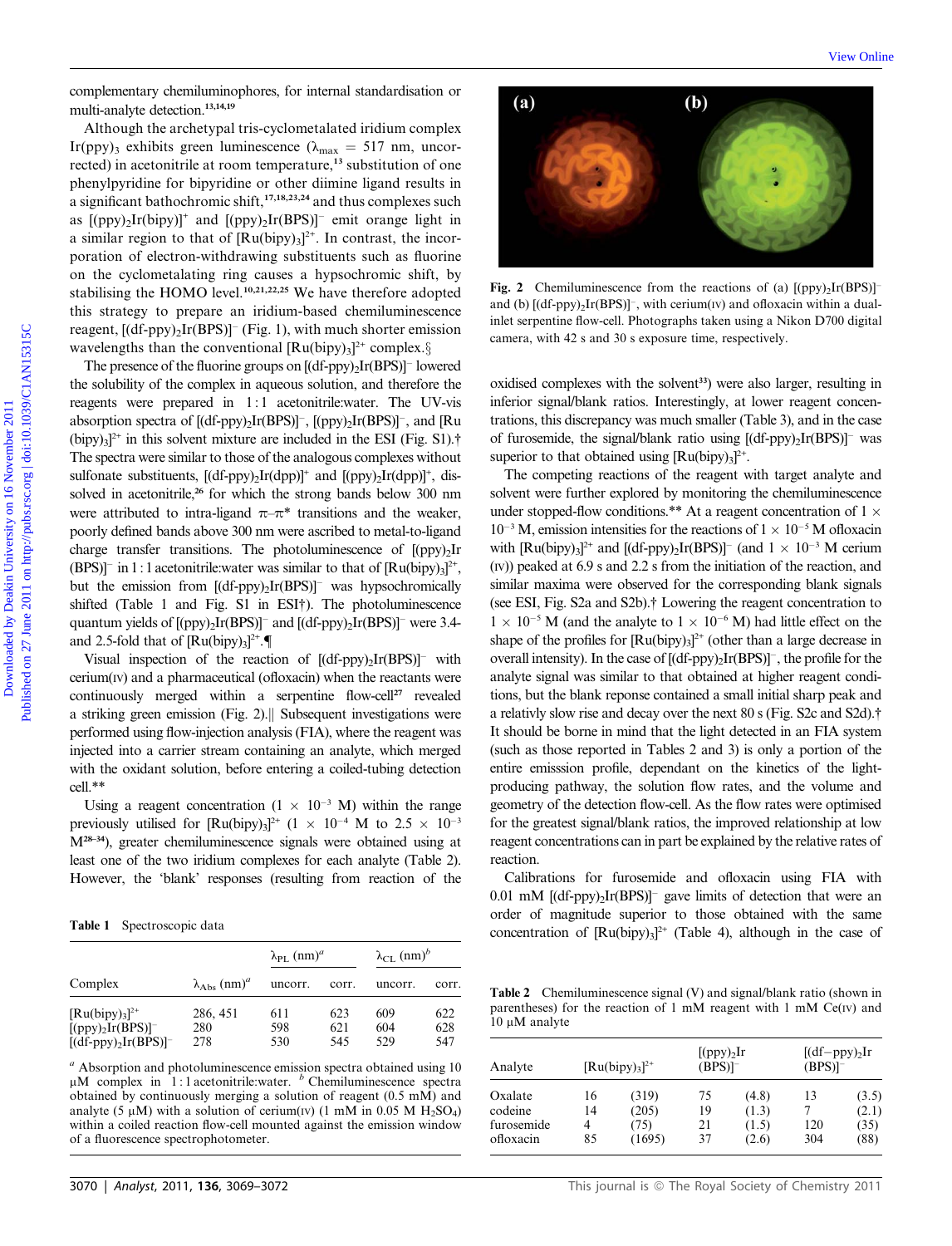Table 3 Chemiluminescence signal (mV) and signal/blank ratio for the reaction of 10  $\mu$ M reagent with 1 mM Ce(IV) and 1  $\mu$ M analyte

| Analyte<br>oxalate<br>codeine | $\left[\text{Ru(bipy)}_{3}\right]^{2+}$ |              | [(ppy) <sub>2</sub> Ir<br>$(BPS)$ ]– |                | $[(df-ppy),Ir]$<br>$(BPS)$ ]– |                |
|-------------------------------|-----------------------------------------|--------------|--------------------------------------|----------------|-------------------------------|----------------|
|                               | 0.8<br>0.4                              | (10)<br>(6)  | 2.3<br>5.1                           | (1.2)<br>(0.9) | 0.1<br>0.1                    | (1.0)<br>(1.0) |
| furosemide<br>ofloxacin       | 1.3<br>3.2                              | (17)<br>(45) | 6.8<br>6.2                           | (3.6)<br>(3.3) | 5.3<br>1.9                    | (73)<br>(27)   |

**Table 4** Limits of detection (blank  $+3\sigma$ ) for two pharmaceuticals using flow injection analysis with chemiluminescence detection

| $\text{Reagent}^a$                                                 |                                                                                     | ofloxacin (M)                                                                                | furosemide (M)                                                                               |
|--------------------------------------------------------------------|-------------------------------------------------------------------------------------|----------------------------------------------------------------------------------------------|----------------------------------------------------------------------------------------------|
| $\left[\text{Ru(bipy)}_{3}\right]^{2+}$<br>$[(df-ppy)_2Ir(BPS)]^-$ | $1 \text{ mM}$<br>$0.01 \text{ mM}$<br>$1 \text{ mM}$<br>$0.01 \text{ }\mathrm{mM}$ | $1.1 \times 10^{-9}$<br>$3.0 \times 10^{-8}$<br>$1.9 \times 10^{-8}$<br>$5.2 \times 10^{-9}$ | $4.3 \times 10^{-7}$<br>$1.1 \times 10^{-7}$<br>$2.5 \times 10^{-8}$<br>$1.1 \times 10^{-8}$ |
|                                                                    |                                                                                     |                                                                                              |                                                                                              |

 $a$  Reagent injected into the analyte stream and merged with cerium(IV).

ofloxacin, the best figure was obtained using 1 mM  $[Ru(bipy)_{3}]^{2+}$ . These limits of detection were comparable to those previously reported for ofloxacin<sup>28–32</sup> and furosemide<sup>33–35</sup> using  $\text{[Ru(bipy)_3]}^{2^+}$ –Ce (IV) chemiluminescence, which ranged from  $1 \times 10^{-9}$  M to  $6 \times 10^{-7}$ M, and from  $8 \times 10^{-9}$  M to  $2 \times 10^{-7}$  M, respectively.

#### **Conclusions**

A heteroleptic iridium complex soluble in an analytically useful polar solvent and exhibiting efficient green luminescence was attained through a combination of fluorinated phenylpyridine and sulfonated diphenylphenanthroline ligands. The [(df-ppy)2Ir(BPS)]- complex was successfully utilised in chemiluminescence reactions with cerium $(w)$ and organic analytes. Exploration ofreaction conditions revealed that the optimum reagent concentration is lower than that of the conventional  $[Ru(bipy)_3]^2$ <sup>+</sup> complex, in part arising from differences in the kinetics of their light-producing pathways. Modification of ligand structure also influenced the relative sensitivity of the reagents towards each analyte (for example, using  $1 \times 10^{-5}$  M [Ru(bipy)<sub>3</sub>]<sup>2+</sup>, the response for ofloxacin was 2.6-fold that for furosemide, but the relationship was reversed using  $1 \times 10^{-5}$  M [(df-ppy)<sub>2</sub>Ir(BPS)]<sup>-</sup>), which demonstrates the potential to tune not only the photophysical properties of the reagent, but also its reactivity towards the target analyte, to further enhance the sensitivty and selectivity of chemiluminescence detection.

### Acknowledgements

We thank Dr Roger Mulder and Ms Lisa Hong (CSIRO Australia) for their assistance with NMR experiments, and Ms Donna Edwards (Deakin University) for her photography of the chemiluminescence reactions. This research was funded by the Faculty of Science and Technology, Deakin University.

## Notes and references

 $\frac{1}{2}$  bipy = 2,2'-bipyridine, ppy = 2-phenylpyridine anion, acac = acetylacetonate anion, btp = 2-benzo[b]thien-2-yl-pyridine anion, phen =

1,10-phenanthroline,  $pq = 2$ -phenylquinoline anion, df-ppy = 2-(2,4difluorophenyl)pyridine anion).

 $\S$  To prepare the sodium salt of (4,7-diphenyl-1,10-phenanthroline disulfonate- $\kappa N1,\kappa N10$ )bis[3,5-difluoro-2-(2-pyridinyl- $\kappa N$ )phenyl- $\kappa C$ |iridate(1-)  $(Na[(df-ppy),Ir(BPS)])$ , the dichloro-bridged dimer: di-uchlorobis[3,5-difluoro-2-(2-pyridinyl-kN)phenyl-kC]diiridium (from Suna-Tech), was refluxed with 4,7-diphenyl-1,10-phenanthroline disulfonate in 90 : 10 ethanol:water for 6 h. The solvent was then removed and the product purified using a Sephadex LH-20 column (15 cm long, 1.5 cm i.d., 1 : 1 ethanol:water eluent). Yield: 91%. HRMS-ESI  $(m/z)$  [C<sub>46</sub>H<sub>28</sub>F<sub>4</sub>Ir-N<sub>4</sub>O<sub>6</sub>S<sub>2</sub><sup>+</sup>] calcd 1065.1010, found 1065.1014. NMR spectra (<sup>1</sup>H, <sup>13</sup>C, COSY, HSQC, HMBC) were obtained (in  $CD<sub>3</sub>OD$ ) using a Bruker Avance AV400 NMR spectrometer, and the peaks assigned through analysis of these spectra (Table S1†) were in agreement with those previously reported.<sup>36</sup> Na[(ppy)<sub>2</sub>Ir(BPS)] was synthesised in the same manner,<sup>17</sup> from the corresponding dimer.<sup>37</sup> Yield: 81%. HRMS-ESI ( $mlz$ )  $[C_{46}H_{32}IrN_4O_6S_2^+]$  calcd 993.1387, found 993.1351. NMR data included in ESI.†  $[Ru(bipy)_3]Cl_2 \cdot H_2O$  was purchased from Strem (MA, USA). The position of the sulfonate groups on the BPS ligand was discussed in ref. 33 and 36. The commercially available BPS used in this study was found to predominantly contain the  $m-m'$  isomer.<sup>33</sup> Table 1 Clear invite one is specified to the specified one is the comparison of the comparison of the comparison of the comparison of the comparison of the comparison of the comparison of the comparison of the comparison

{ Photoluminescence emission spectra were obtained with a Cary Eclipse fluorescence spectrophotometer and corrected for the wavelength dependence of the detector response and monochromator transmission.<sup>38</sup> Relative photoluminescence quantum yields were established as previously described.<sup>19</sup> Experiments were performed at room temperature (21  $\pm$  3 °C), without degassing (*i.e.* under identical conditions to chemiluminescence experiments), using an excitation wavelength of 450 nm.

 $\parallel$  As a part of this preliminary investigation, we used the reaction between  $[(df-ppy)_2Ir(BPS)]$ <sup>-</sup>  $(1 \times 10^{-5}$  M in aqueous solution with 1%  $ethanol$ ,  $cerium(v)$  and a fluoroquinolone (ofloxacin or enrofloxacin) as an example of a fast chemiluminescence system to examine the influence of mixing channel geometry in detection flow-cells.<sup>39</sup>

\*\* Flow injection analysis methodology was used to reproducibly combine the reacting species. The manifold was constructed as previously described,<sup>40</sup> except that the distance between the confluence point and the beginning of the detection coil was  $\sim$ 10 mm, and the photodetector was a Electron Tubes model 9124SB photomultiplier tube (ETP, NSW, Australia). Chemiluminescence intensities were established by injecting  $70 \mu L$  of each iridium/ruthenium complex (dissolved in 1:1 acetonitrile: water) into a carrier line containing the analyte, which merged with the oxidant ( $1 \times 10^{-3}$  M cerium(IV) sulfate in 0.05 M H<sub>2</sub>SO<sub>4</sub>), before entering the detection flow-cell. For each reagent/analyte combination, flow rates were optimised between 1 and 3.5 mL min<sup>-1</sup> per line, to achieve the greatest signal/blank ratio. Stopped-flow experiments were performed using a manifold constructed as previously described.<sup>41</sup> The sample loop was filled with a 1:1 acetonitrile: water solution containing both reagent and analyte. The pump was then activated to dispense  $120 \mu L$  of carrier  $(1 \t1$  acetonitrile:water) and oxidant  $(1 \times 10^{-3} \text{ M} \text{ in } 0.05 \text{ M} \text{ H}_2\text{SO}_4)$ solutions at a rate of  $10 \text{ mL min}^{-1}$  per line, which rapidly merged the three reactants in a dual-inlet serpentine flow cell,<sup>27</sup> where the emission was monitored over time.

- 1 B. A. Gorman, P. S. Francis and N. W. Barnett, Analyst, 2006, 131, 616–639.
- 2 R. D. Gerardi, N. W. Barnett and S. W. Lewis, Anal. Chim. Acta, 1999, 378, 1–41.
- 3 D. M. Hercules and F. E. Lytle, J. Am. Chem. Soc., 1966, 88, 4745– 4746.
- 4 M. M. Richter, Chem. Rev., 2004, 104, 3003–3036.
- 5 M. M. Richter, in Electrogenerated Chemiluminescence, ed. A. J. Bard, Marcel Dekker, New York, Editon edn, 2004, pp. 301–358.
- 6 W. Miao, Chem. Rev., 2008, 108, 2506–2553.
- 7 L. Hu and G. Xu, Chem. Soc. Rev., 2010, 39, 3275–3304.
- 8 J. D. Debad, E. N. Glezer, J. Wohlstadter, G. B. Sigal and J. K. Leland, in Electrogenerated Chemiluminescence, ed. A. J. Bard, Marcel Dekker, New York, Editon edn, 2004, pp. 359–396.
- R. J. Forster, P. Bertoncello and T. E. Keyes, Annu. Rev. Anal. Chem., 2009, 2, 359–385.
- 10 L. Flamigni, A. Barbieri, C. Sabatini, B. Ventura and F. Barigelletti, Top. Curr. Chem., 2007, 281, 143–203.
- 11 A. Kapturkiewicz and G. Angulo, Dalton Trans., 2003, 3907–3913.
- 12 A. Kapturkiewicz, J. Nowacki and P. Borowicz, Electrochim. Acta,
- 2005, 50, 3395–3400.